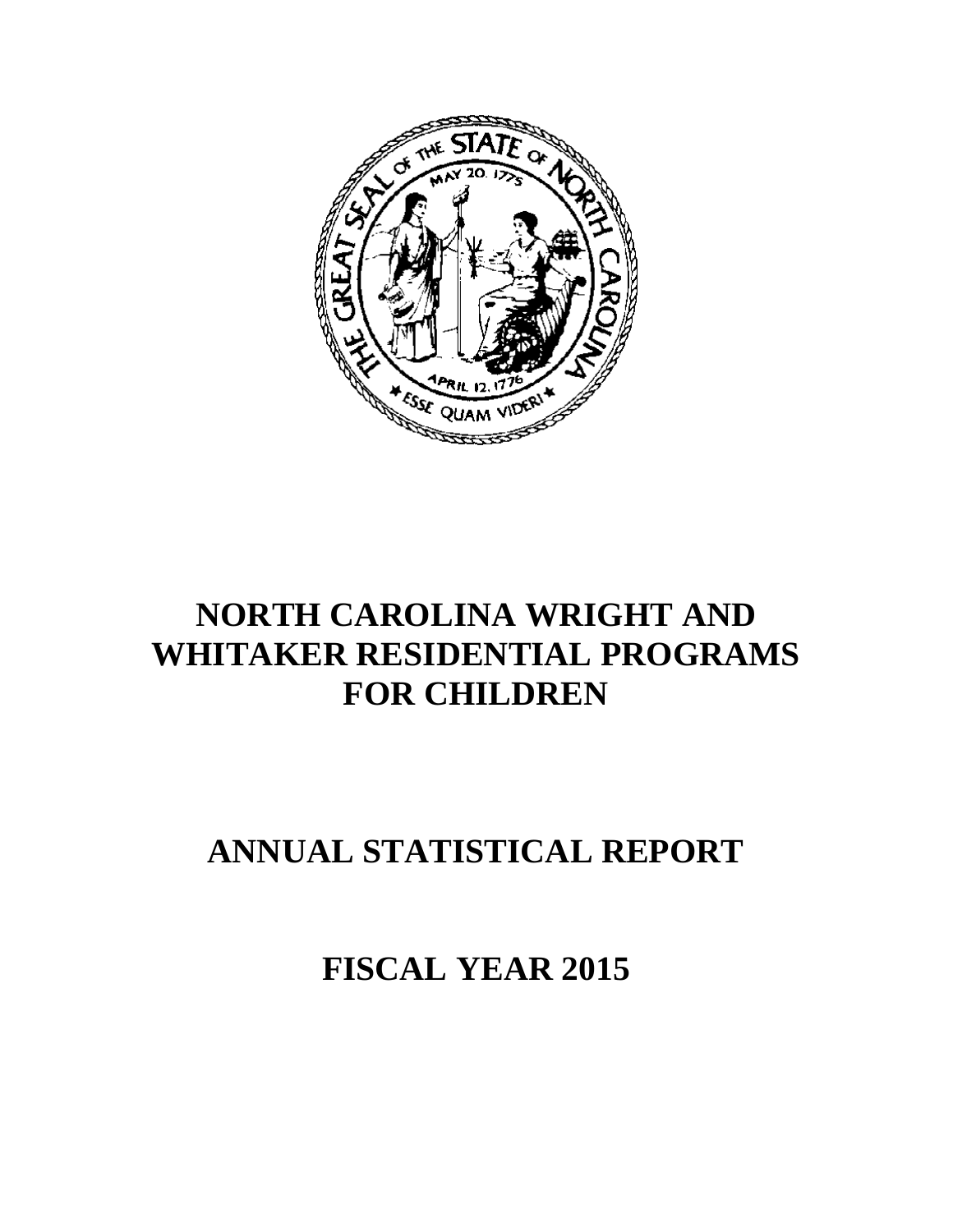**TITLE:** Annual Statistical Report Wright and Whitaker Residential Programs For Children Fiscal Year 2015

# **NUMBER OF PAGES:** 13

# **OFFICE OF PRIMARY RESPONSIBILITY:** Information Technology Section

Data Support Branch Division of Mental Health, Developmental Disabilities and Substance Abuse Services 3013 Mail Service Center Raleigh, N. C. 27699-3013 (919) 733-4460

# **PRINCIPAL AUTHOR OR COMPILER:** Bill Satterfield

Business & Technology Applications Analyst Matthew McMorran Business & Technology Applications Analyst Judy Boone Business Systems Analyst

**PUBLICATION DATE:** February, 2017

\_\_\_\_\_\_\_\_\_\_\_\_\_\_\_\_\_\_\_\_\_\_\_\_\_\_\_\_\_\_\_\_\_\_\_\_\_\_\_\_\_\_\_\_\_\_\_\_\_\_\_\_\_\_\_\_\_\_\_\_\_\_\_\_\_\_\_\_\_\_\_\_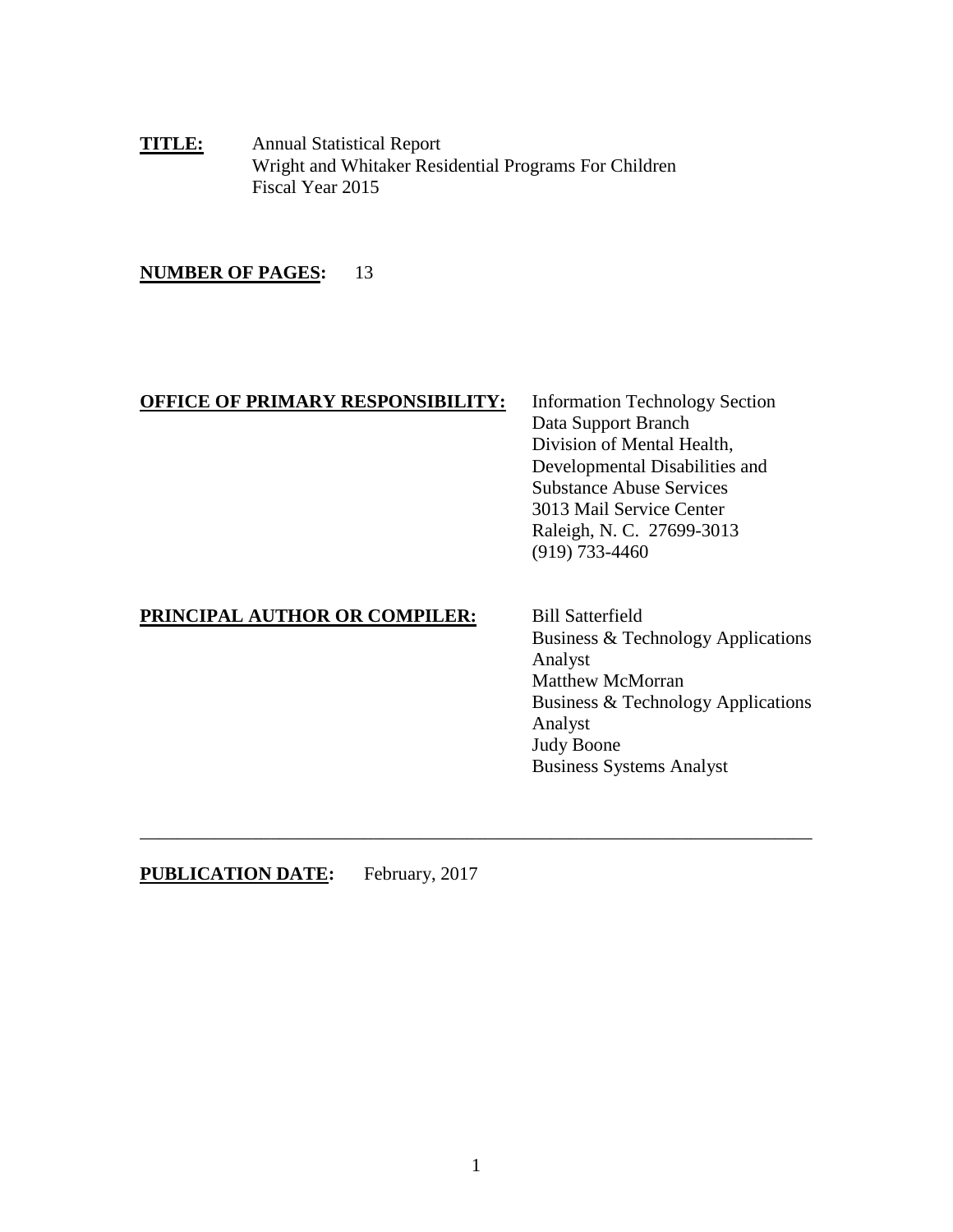This FY2014-2015 annual report on the two Residential Programs For Children is based on data extracted from the Residential Programs For Children's data system (HEARTS). The data extract is stored in the Division of Mental Health, Developmental Disabilities and Substance Abuse Service's Client Data Warehouse (CDW). Data on Residential Programs For Children resident population, admissions, discharges and persons served are presented. The number of persons served and the rate of persons served per 100,000 population is shown for each county in the state. The Residential Programs For Children (Wright and Whitaker) Report has been redesigned to reflect the data for both of the Residential Programs For Children in the same table.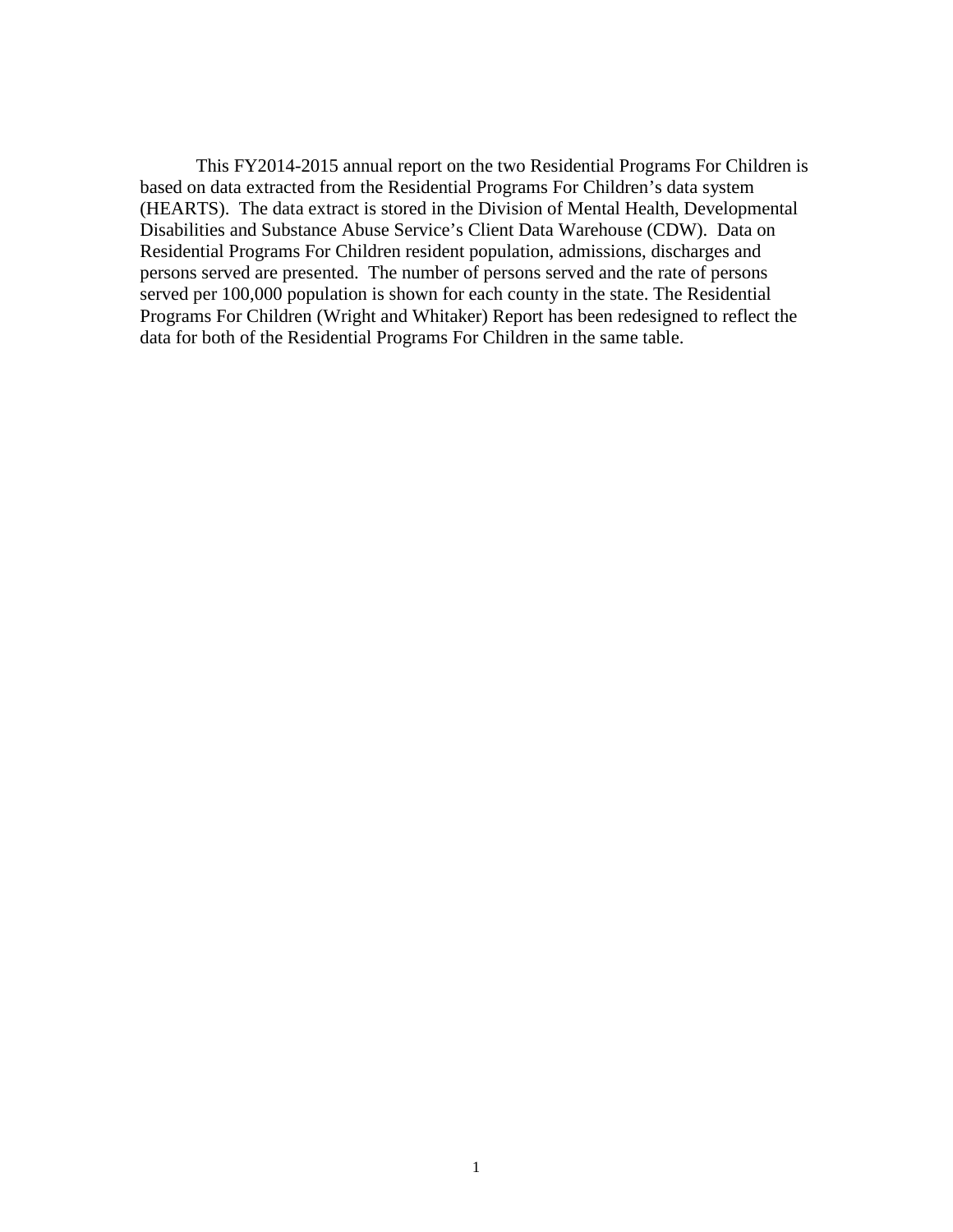# **TOTAL ADMISSIONS**

There were **70** admissions to the Wright and Whitaker Residential Programs for Children during fiscal year 2015.

The largest group of referrals **58.6** percent **( 41 )** were made by Other Outpatients and Residential Non State Facilities.

Males constituted **70.0** percent **(49 )** of the admissions. Of the total admissions percent **(31.4)** were non-white. **11.4%** percent (**8)** of the year's admissions had completed fifth grade schooling while **12.9** percent **(9)** had completed sixth grade.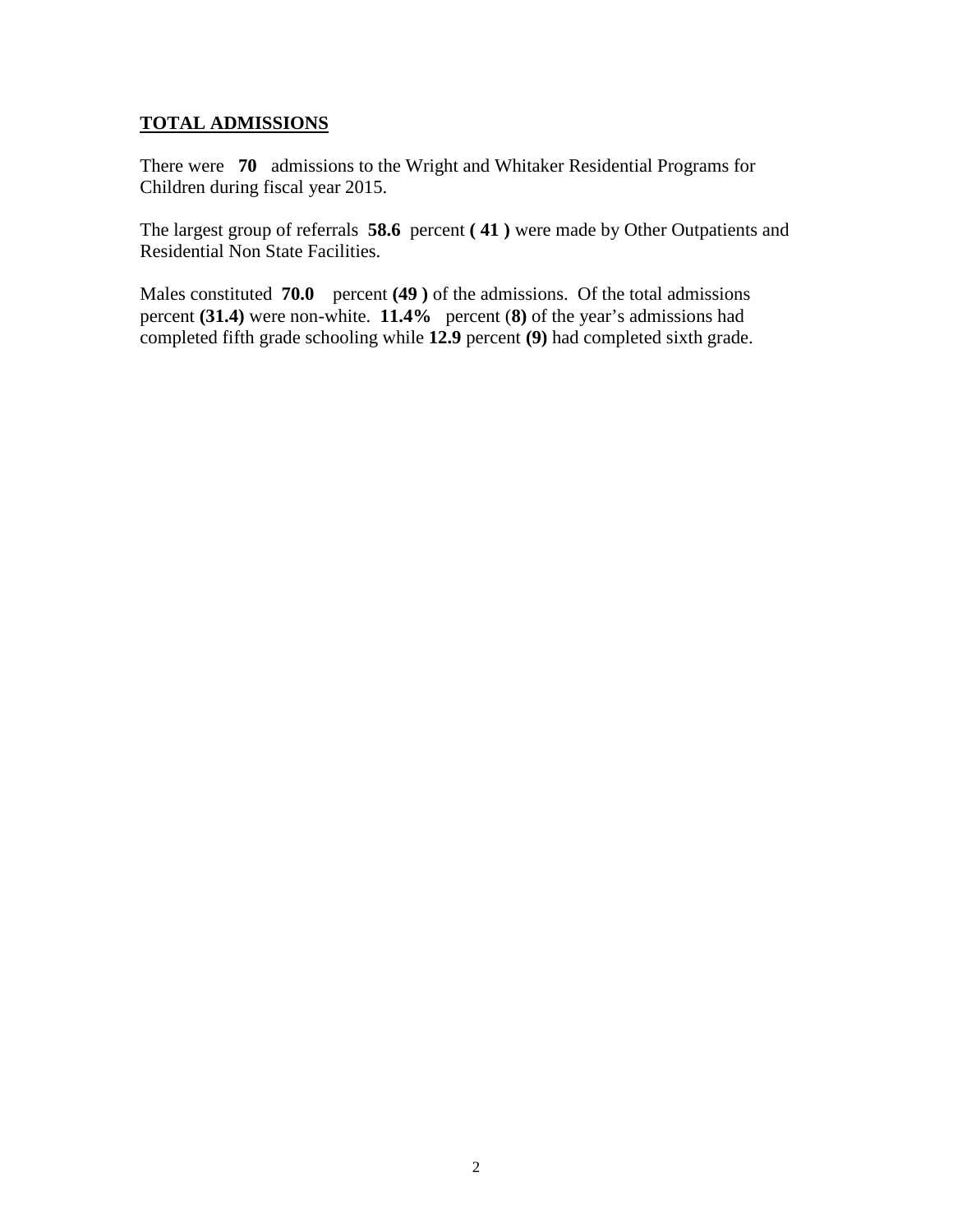## NORTH CAROLINA WRIGHT AND WHITAKER RESIDENTIAL PROGRAMS FOR CHILDREN FIRST AND READMISSIONS - FY 2014-15

**.**

TABLE 1

|                                                                                 | <b>TOTAL</b>   | <b>TOTAL</b>   | <b>WRIGHT</b>  | <b>WHITAKER</b> |
|---------------------------------------------------------------------------------|----------------|----------------|----------------|-----------------|
|                                                                                 | <b>PERCENT</b> | <b>NUMBER</b>  | <b>SCHOOL</b>  | <b>SCHOOL</b>   |
| <b>TOTAL ADMISSIONS</b>                                                         | 100.0%         | 70             | 42             | 28              |
|                                                                                 |                |                |                |                 |
|                                                                                 |                |                |                |                 |
|                                                                                 |                |                |                |                 |
| <b>TYPE PLACEMENT</b>                                                           |                |                |                |                 |
|                                                                                 | 1.4%           | 1              | 0              | 1               |
| Involuntary Emergency Mental Health<br>Involuntary Mental Health(Non_Emergency) | 1.4%           | 1              | 0              | 1               |
| <b>NO COMMITMENT STATUS</b>                                                     | 2.9%           | 2              | 1              | 1               |
| <b>Voluntary Mental Health</b>                                                  | 94.3%          | 66             | 41             | 25              |
|                                                                                 |                |                |                |                 |
| <b>ADMISSION SOURCE</b>                                                         |                |                |                |                 |
| Other Outpatients and Residential Non State                                     | 58.6%          | 41             | 40             | 1               |
| Other Health Care                                                               | 0.0%           | 0              | 0              | 0               |
| <b>State Facility</b>                                                           | 7.1%           | 5              | 0              | 5               |
|                                                                                 | 15.7%          | 11             | 0              | 11              |
| Gen. Hosp. (Psych/Non Psych)                                                    | 0.0%           | 0              | 0              | 0               |
| Other Ind. Family, Friends                                                      |                | 0              | 0              | $\mathbf 0$     |
| <b>VA Hospital</b>                                                              | 0.0%           |                |                |                 |
| All Others                                                                      | 18.6%          | 13             | $\overline{2}$ | 11              |
| <b>RACE</b>                                                                     |                |                |                |                 |
| White                                                                           | 68.6%          | 48             | 33             | 15              |
| <b>Black</b>                                                                    | 25.7%          | 18             | 6              | 12              |
| Native American                                                                 | 0.0%           | 0              | 0              | 0               |
| Asian/Pac. Islander.                                                            | 0.0%           | 0              | 0              | 0               |
| All Others                                                                      | 5.7%           | 4              | 3              | 1               |
|                                                                                 |                |                |                |                 |
| <b>GENDER</b>                                                                   |                |                |                |                 |
| Male                                                                            | 70.0%          | 49             | 30             | 19              |
| Female                                                                          | 30.0%          | 21             | 12             | 9               |
|                                                                                 |                |                |                |                 |
| <b>RESIDENTIAL ARRANGEMENT</b>                                                  |                |                |                |                 |
| Private Residence                                                               | 65.7%          | 46             | 40             | 6               |
| Other Independent                                                               | 2.9%           | $\overline{2}$ | 0              | 2               |
| Homeless                                                                        | 0.0%           | 0              | 0              | 0               |
| Correctional Fac.                                                               | 2.9%           | 2              | 0              | $\overline{2}$  |
| Institution                                                                     | 20.0%          | 14             | 1              | 13              |
| Residential Fac.                                                                | 4.3%           | 3              | 1              | 2               |
| Other Dependent                                                                 | 4.3%           | 3              | 0              | 3               |
| Not Reported                                                                    | 0.0%           | 0              | 0              | 0               |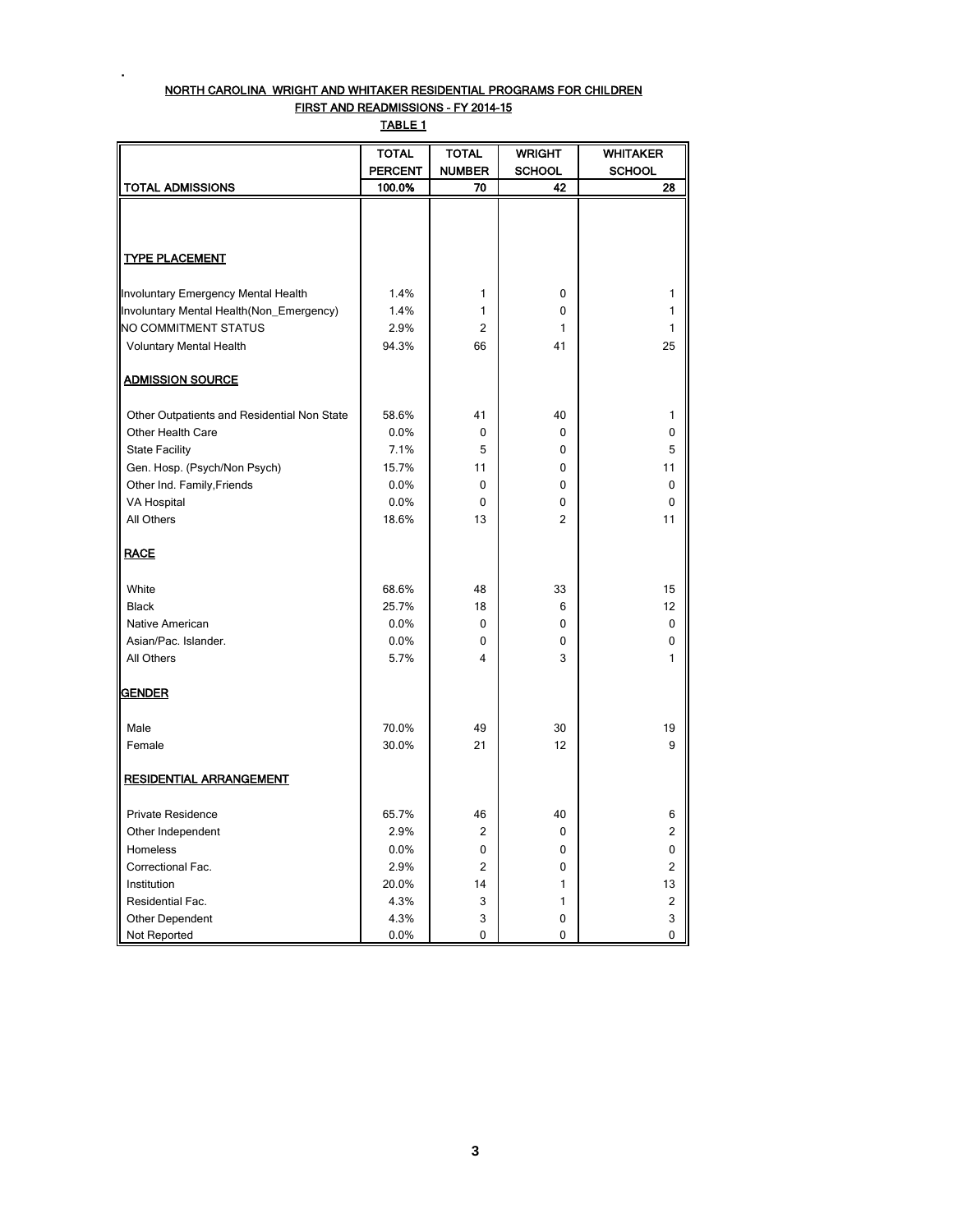## NORTH CAROLINA WRIGHT AND WHITAKER RESIDENTIAL PROGRAMS FOR CHILDREN FIRST AND READMISSIONS -FY2014-2015 TABLE 1 (CON'T)

|                            | <b>TOTAL</b>   | <b>TOTAL</b>  | <b>WRIGHT</b> | <b>WHITAKER</b>         |
|----------------------------|----------------|---------------|---------------|-------------------------|
|                            | <b>PERCENT</b> | <b>NUMBER</b> | <b>SCHOOL</b> | <b>SCHOOL</b>           |
| <b>TOTAL ADMISSIONS</b>    | 100.0%         | 70            | 42            | 28                      |
|                            |                |               |               |                         |
| <b>AGE GROUPS</b>          |                |               |               |                         |
| 00-14 Years                | 74.3%          | 52            | 42            | 10                      |
| 15-17 Years                | 25.7%          | 18            | $\mathbf{0}$  | 18                      |
|                            |                |               |               |                         |
| <b>DIAGNOSIS</b>           |                |               |               |                         |
| <b>Alcohol Abuse</b>       | 0.0%           | 0             | 0             | 0                       |
| Drug Abuse                 | 0.0%           | 0             | 0             | 0                       |
| <b>IDD</b>                 | 0.0%           | 0             | 0             | $\overline{0}$          |
| Schizophrenia              | 1.4%           | 1             | 0             | 1                       |
| Schizophreniform           | 0.0%           | 0             | 0             | $\overline{0}$          |
| Schizoaffective            | 0.0%           | 0             | 0             | $\overline{0}$          |
| Bipolar                    | 1.4%           | 1             | 0             | 1                       |
| Adjustment                 | 0.0%           | 0             | 0             | $\mathbf 0$             |
| Personality & Other        | 0.0%           | 0             | 0             | $\mathbf 0$             |
| Dysthymia                  | 0.0%           | 0             | 0             | $\mathbf 0$             |
| Major Depressive           | 5.7%           | 4             | 0             | $\overline{\mathbf{4}}$ |
| Other Psychotic            | 0.0%           | 0             | 0             | $\mathbf 0$             |
| Primary Degen. Dementia    | 0.0%           | 0             | 0             | $\mathbf 0$             |
| Other Org. Mental Disorder | 0.0%           | $\mathbf{0}$  | 0             | $\overline{0}$          |
| Conduct                    | 15.7%          | 11            | 0             | 11                      |
| Paranoid                   | 0.0%           | $\mathbf{0}$  | $\Omega$      | $\mathbf 0$             |
| All Other                  | 75.7%          | 53            | 42            | 11                      |
| <b>MARITAL STATUS</b>      |                |               |               |                         |
| Single                     | 100.0%         | 70            | 42            | 28                      |
| Married                    | 0.0%           | 0             | 0             | 0                       |
| Separated                  | 0.0%           | 0             | 0             | 0                       |
| <b>Divorced</b>            | 0.0%           | 0             | 0             | 0                       |
| Widowed                    | 0.0%           | 0             | 0             | 0                       |
| Unreported                 | 0.0%           | 0             | 0             | $\mathbf 0$             |
|                            |                |               |               |                         |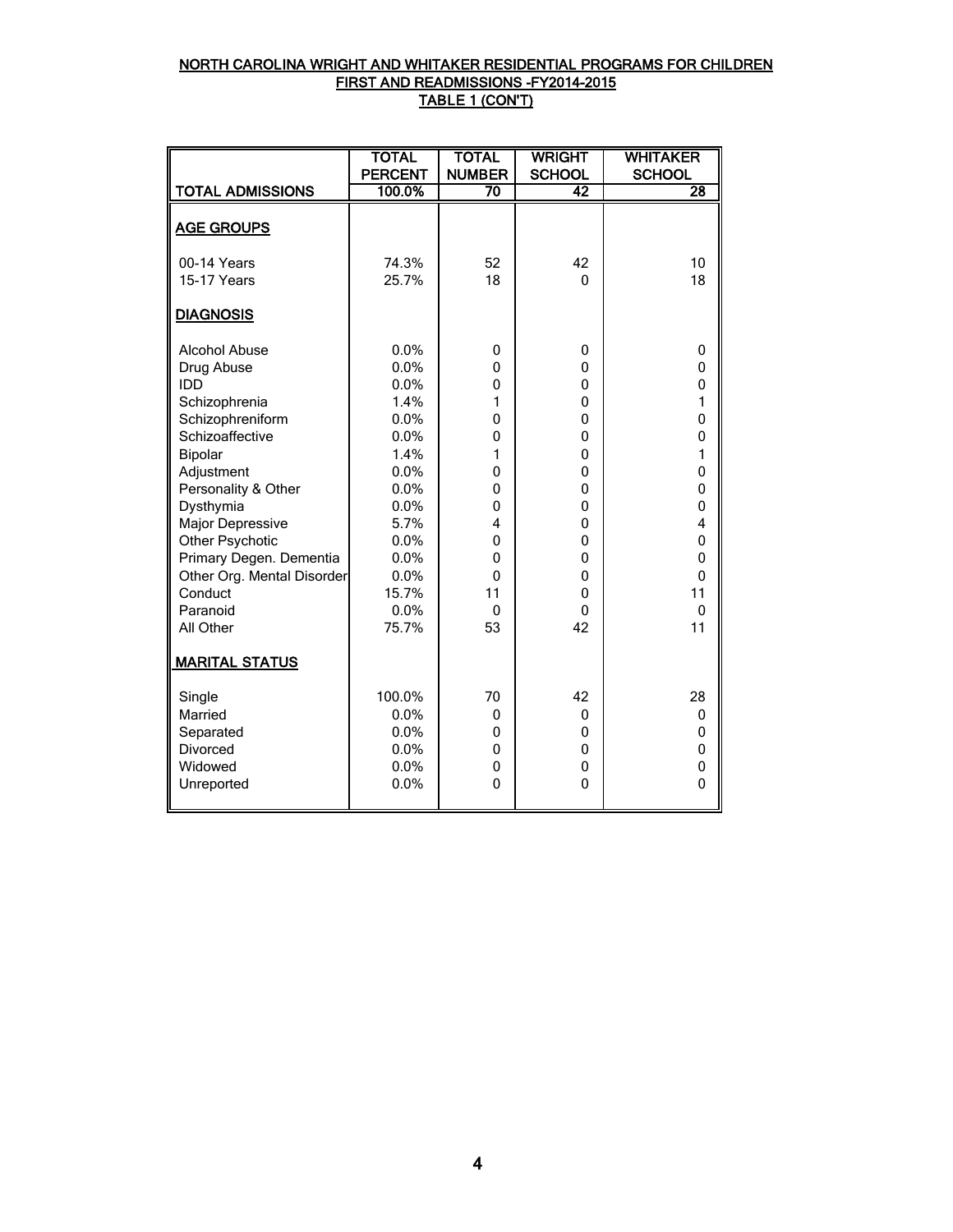# NORTH CAROLINA WRIGHT AND WHITAKER RESIDENTIAL PROGRAMS FOR CHILDREN FIRST AND READMISSIONS - FY2014-2015

# TABLE 1 (CONT'D)

|                         | <b>TOTAL</b>   | <b>TOTAL</b>  | <b>WRIGHT</b> | <b>WHITAKER</b> |
|-------------------------|----------------|---------------|---------------|-----------------|
|                         | <b>PERCENT</b> | <b>NUMBER</b> | <b>SCHOOL</b> | <b>SCHOOL</b>   |
| <b>TOTAL ADMISSIONS</b> | 100.0%         | 70            | 42            | 28              |
|                         |                |               |               |                 |
| <b>EDUCATION LEVEL</b>  |                |               |               |                 |
|                         |                |               |               |                 |
| PRESCH-KINDER.          | 0.0%           | 0             | 0             | 0               |
| <b>KINDERGARTEN</b>     | 0.0%           | 0             | 0             | 0               |
| <b>FIRST GRADE</b>      | 1.4%           | 1             | 1             | 0               |
| <b>SECOND GRADE</b>     | 0.0%           | 0             | 0             | 0               |
| THIRD GRADE             | 8.6%           | 6             | 6             | 0               |
| <b>FOURTH GRADE</b>     | 11.4%          | 8             | 8             | 0               |
| FIFTH GRADE             | 11.4%          | 8             | 8             | 0               |
| <b>SIXTH GRADE</b>      | 12.9%          | 9             | 9             | 0               |
| <b>SEVENTH GRADE</b>    | 5.7%           | 4             | 4             | 0               |
| <b>EIGHTH GRADE</b>     | 0.0%           | 0             | 0             | 0               |
| <b>NINTH GRADE</b>      | 0.0%           | 0             | 0             | 0               |
| <b>TENTH GRADE</b>      | 0.0%           | 0             | 0             | 0               |
| <b>ELEVENTH GRADE</b>   | 0.0%           | $\mathbf{0}$  | 0             | 0               |
| <b>TWELTH GRADE</b>     | 0.0%           | $\mathbf{0}$  | 0             | 0               |
| <b>GED</b>              | 0.0%           | 0             | 0             | 0               |
| SOME COLLEGE            | 0.0%           | 0             | 0             | 0               |
| TECH. TRADE SCHOOL      | 0.0%           | $\mathbf{0}$  | 0             | 0               |
| ASSOC. DEGREE           | 0.0%           | 0             | 0             | 0               |
| POST BATCH. DEGREE      | 0.0%           | 0             | 0             | 0               |
| <b>BACCAL. DEGREE</b>   | 0.0%           | 0             | 0             | 0               |
| POST GRAD. DEGREE       | 0.0%           | 0             | 0             | 0               |
| SPECIAL EDUCATION       | 0.0%           | $\mathbf{0}$  | 0             | 0               |
| <b>NONE</b>             | 0.0%           | 0             | 0             | 0               |
| <b>UNKNOWN</b>          | 48.6%          | 34            | 6             | 28              |
|                         |                |               |               |                 |
| <b>ETHNIC ORIGIN</b>    |                |               |               |                 |
|                         |                |               |               |                 |
| HISPANIC MEX./AMER.     | 2.9%           | 2             | 0             | $\overline{2}$  |
| HISPANIC PUERTO/RIC.    | 0.0%           | 0             | 0             | 0               |
| <b>HISPANIC CUBAN</b>   | 0.0%           | 0             | 0             | 0               |
| <b>HISPANIC OTHER</b>   | 0.0%           | $\mathbf 0$   | 0             | 0               |
| NOT OF HISPANIC ORIG.   | 97.1%          | 68            | 42            | 26              |
|                         |                |               |               |                 |
|                         |                |               |               |                 |
|                         |                |               |               |                 |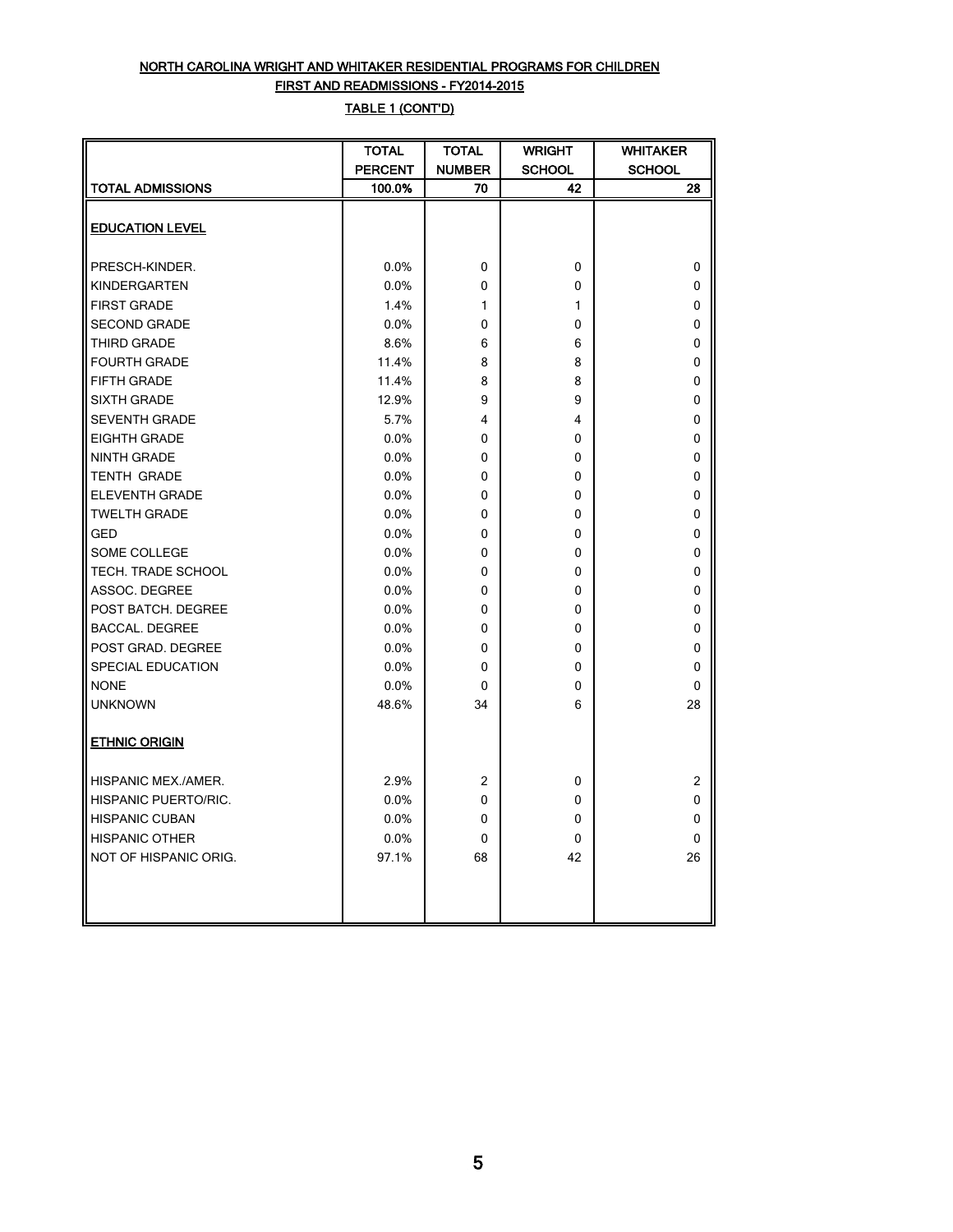#### NORTH CAROLINA WRIGHT AND WHITAKER RESIDENTIAL PROGRAMS FOR CHILDREN TOTAL PERSONS SERVED FY2014-2015

TABLE 2-A

|                                   | <b>TOTAL</b><br><b>WRIGHT</b><br>TOTAL |                | <b>WHITAKER</b> |                |
|-----------------------------------|----------------------------------------|----------------|-----------------|----------------|
|                                   | <b>PERCENT</b>                         | <b>NUMBER</b>  | SCHOOL          | <b>SCHOOL</b>  |
| TOTAL PERSONS SERVED              | 100.0%                                 | 108            | 65              | 43             |
| *AGE GROUPS                       |                                        |                |                 |                |
| $00 - 14$                         | 67.6%                                  | 73             | 63              | 10             |
| $15 - 17$                         | 32.4%                                  | 35             | $\overline{2}$  | 33             |
|                                   |                                        |                |                 |                |
| <b>GENDER</b>                     |                                        |                |                 |                |
| Males                             | 72.2%                                  | 78             | 50              | 28             |
| Females                           | 27.8%                                  | 30             | 15              | 15             |
|                                   |                                        |                |                 |                |
| <b>RACE</b>                       |                                        |                |                 |                |
| White                             | 65.7%                                  | 71             | 47              | 24             |
| <b>Black</b>                      | 25.0%                                  | 27             | 11              | 16             |
| Native American                   | 0.0%                                   | $\Omega$       | 0               | $\Omega$       |
| Asian/Pac. Islander               | 1.9%                                   | $\overline{c}$ | $\overline{c}$  | 0              |
| Unknown                           | 0.0%                                   | 0              | 0               | 0              |
| Other                             | 7.4%                                   | 8              | 5               | 3              |
|                                   |                                        |                |                 |                |
| <b>ETHNIC ORIGIN</b>              |                                        |                |                 |                |
| Hispanic Mexican/American         | 1.9%                                   | $\overline{c}$ | 0               | 2              |
| Hispanic Puerto Rican             | 1.9%                                   | $\overline{2}$ | $\overline{2}$  | 0              |
| Hispanic Cuban                    | 0.0%                                   | 0              | 0               | 0              |
| Hispanic Other                    | 0.0%                                   | $\Omega$       | 0               | 0              |
| Not Hispanic Origin               | 96.3%                                  | 104            | 63              | 41             |
| Unknown                           | 0.0%                                   | 0              | 0               | 0              |
|                                   |                                        |                |                 |                |
| <b>COMMITMENT</b>                 |                                        |                |                 |                |
| Voluntary Mental Retardation      | 0.0%                                   | $\Omega$       | 0               | $\Omega$       |
| Nursing Care Inpatient            | 0.0%                                   | 0              | 0               | 0              |
| Voluntary Mental Health           | 96.3%                                  | 104            | 64              | 40             |
| Respite                           | 0.0%                                   | 0              | 0               | 0              |
| Other                             | 3.7%                                   | 4              | $\mathbf{1}$    | 3              |
|                                   |                                        |                |                 |                |
| <b>DIAGNOSIS</b>                  |                                        |                |                 |                |
| Alcohol Abuse                     | 0.0%                                   | 0<br>$\Omega$  | 0<br>0          | 0              |
| Drug Abuse<br>IDD                 | 0.0%                                   | 0              | 0               | 0<br>0         |
|                                   | 0.0%                                   | $\overline{2}$ |                 | $\overline{c}$ |
| Schizophrenia<br>Schizophreniform | 1.9%                                   | 0              | 0<br>0          | 0              |
| Schizoaffective                   | 0.0%<br>0.0%                           | 0              | 0               | 0              |
| Bipolar                           | 1.9%                                   | $\overline{2}$ | 0               | $\overline{2}$ |
| Adjustment                        | 0.0%                                   | 0              | 0               | 0              |
| Personality & Other               | 0.0%                                   | $\Omega$       | 0               | 0              |
| Dysthymia                         | 0.0%                                   | 0              | 0               | 0              |
| Major Depressive                  | 6.5%                                   | $\overline{7}$ | 0               | 7              |
| Other Psychotic                   | 0.0%                                   | 0              | 0               | 0              |
| Primary Degen. Dementia           | 0.0%                                   | 0              | 0               | 0              |
| Other Org. Mental Disord.         | 0.0%                                   | $\mathbf 0$    | 0               | 0              |
| Conduct                           | 13.0%                                  | 14             | 0               | 14             |
| Paranoid                          | 0.0%                                   | 0              | 0               | 0              |
| All Other                         | 76.9%                                  | 83             | 65              | 18             |

\*AGE FOR PERSONS SERVED WAS CALCULATED AS AGE AT 06-30-15.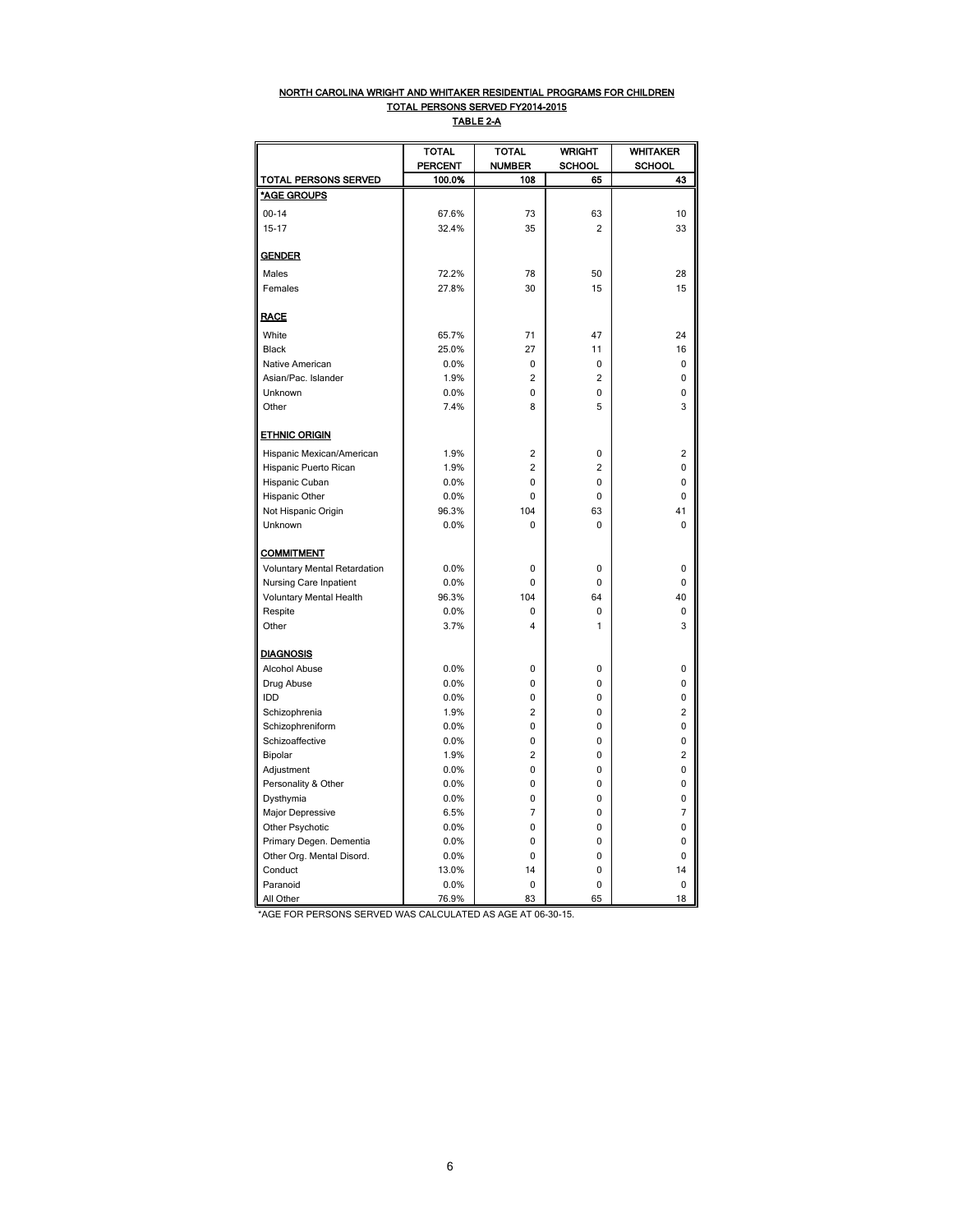#### NORTH CAROLINA WRIGHT AND WHITAKER RESIDENTIAL PROGRAMS FOR CHILDREN BY LME AND RESPONSIBLE COUNTY PERSONS SERVED DURING FY2014-2015

#### TABLE 2B

| <b>STATE</b><br><b>AND</b><br><b>COUNTIES</b><br><b>NORTH CAROLINA</b>                                                                                                                                      | RES. POP.<br><b>AND ON</b><br><b>LEAVES</b><br>7/1/2014<br>$\sqrt{1}$                                | <b>ADMIS-</b><br><b>SIONS</b><br>12                                                                     | <b>SERVED</b><br>/3                                                                                                                                                                                                             | <b>RATE**</b><br><b>PERSONS PERSONS</b><br><b>SERVED</b><br><b>PER</b><br>100,000                                                                 | <b>STATE</b><br><b>AND</b><br><b>COUNTIES</b><br><b>NORTH CAROLINA</b>            | RES. POP.<br>AND ON<br><b>LEAVES</b><br>7/1/2014 | <b>ADMIS-</b><br><b>SIONS</b>                                            | <b>PERSONS</b><br><b>SERVED</b>                                        | <b>RATE**</b><br><b>PERSONS</b><br><b>SERVED</b><br><b>PER</b><br>100,000<br>POP. |
|-------------------------------------------------------------------------------------------------------------------------------------------------------------------------------------------------------------|------------------------------------------------------------------------------------------------------|---------------------------------------------------------------------------------------------------------|---------------------------------------------------------------------------------------------------------------------------------------------------------------------------------------------------------------------------------|---------------------------------------------------------------------------------------------------------------------------------------------------|-----------------------------------------------------------------------------------|--------------------------------------------------|--------------------------------------------------------------------------|------------------------------------------------------------------------|-----------------------------------------------------------------------------------|
| <b>STATE TOTAL/1</b>                                                                                                                                                                                        | 38                                                                                                   | $\overline{70}$                                                                                         | 108                                                                                                                                                                                                                             |                                                                                                                                                   |                                                                                   |                                                  |                                                                          |                                                                        |                                                                                   |
| Alliance Behavioral<br>Cumberland<br>Durham<br>Johnston<br>Wake                                                                                                                                             | 18<br>1<br>5<br>$\overline{2}$<br>10                                                                 | 38<br>$\mathbf 0$<br>12<br>3<br>23                                                                      | 56<br>$\mathbf{1}$<br>17<br>5<br>33                                                                                                                                                                                             | 3<br>3                                                                                                                                            | 3 Centerpoint<br>0 Davie<br>6 Forsyth<br>Rockingham<br><b>Stokes</b>              | 1<br>0<br>0<br>$\overline{0}$                    | 2<br>0<br>2<br>$\pmb{0}$<br>$\mathbf 0$                                  | 3<br>0<br>3<br>0<br>0                                                  | 0<br>0<br>$\mathbf 0$                                                             |
| <b>Cardinal Innovations</b><br>Alamance<br>Cabarrus<br>Caswell<br>Chatham<br>Davidson<br>Franklin<br>Granville<br>Halifax<br>Mecklenburg<br>Orange<br>Person<br>Rowan<br>Stanly<br>Union<br>Vance<br>Warren | 12<br>0<br>$\Omega$<br>0<br>$\Omega$<br>$\overline{2}$<br>$\Omega$<br>0<br>0<br>$\Omega$<br>$\Omega$ | 21<br>6<br>0<br>$\Omega$<br>1<br>0<br>3<br>$\overline{0}$<br>2<br>5<br>2<br>0<br>0<br>0<br>$\mathbf{0}$ | 33<br>$\overline{7}$<br>$\mathbf 0$<br>$\mathbf 0$<br>1<br>$\mathbf 0$<br>3<br>3<br>$\overline{1}$<br>$\overline{2}$<br>10<br>$\overline{2}$<br>$\ensuremath{\mathsf{3}}$<br>$\overline{1}$<br>0<br>$\mathbf 0$<br>$\mathbf{0}$ | 1<br>4<br>$\Omega$<br>1<br>$\mathbf{0}$<br>5<br>5<br>2<br>$\mathbf 0$<br>7<br>5<br>2<br>$\overline{2}$<br>$\mathbf 0$<br>$\Omega$<br>$\mathbf{0}$ | Coastal Care<br><b>Brunswick</b><br>Carteret<br>0 New Hanover<br>Onslow<br>Pender | 1<br>0<br>0<br>0<br>0                            | 2<br>$\overline{\mathbf{c}}$<br>$\pmb{0}$<br>$\pmb{0}$<br>$\pmb{0}$<br>0 | 3<br>$\overline{\mathbf{c}}$<br>$\mathbf{1}$<br>0<br>0<br>$\mathbf{0}$ | $\mathbf 0$<br>$\overline{2}$<br>1<br>$\mathbf 0$<br>$\mathbf 0$<br>$\mathbf{0}$  |

\*\*PERSONS SERVED RATE PER 100,000 NC POPULATION

(2013 POPULATION PROJECTIONS)

/1 INCLUDES 0 OUT OF STATE RESIDENTS

/2 INCLUDES 0 OUT OF STATE RESIDENTS

/3 INCLUDES 0 OUT OF STATE RESIDENTS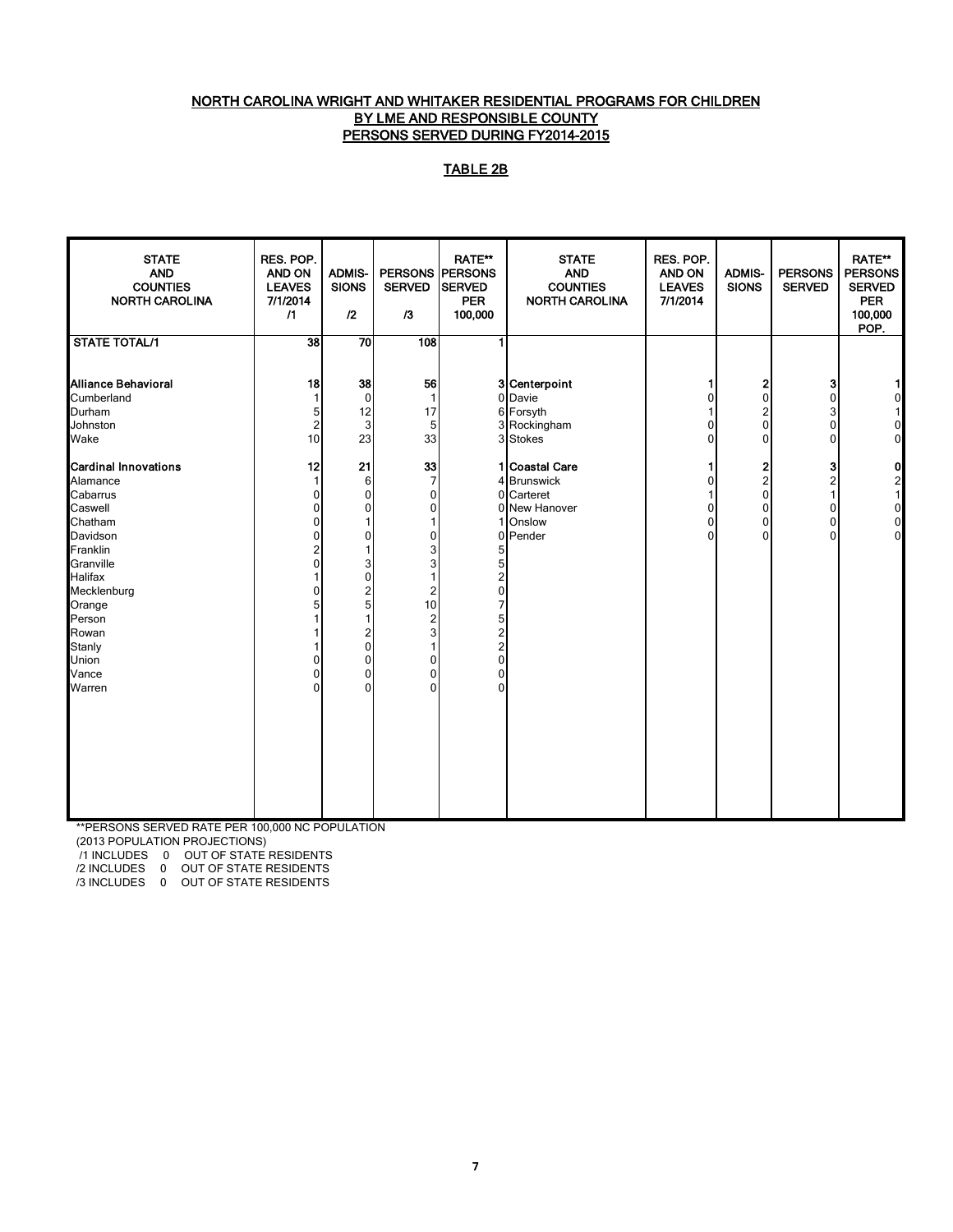#### NORTH CAROLINA WRIGHT AND WHITAKER RESIDENTIAL PROGRAMS FOR CHILDREN BY LME AND RESPONSIBLE COUNTY PERSONS SERVED DURING FY2014-2015

# TABLE 2B

| <b>STATE</b><br><b>AND</b><br><b>COUNTIES</b><br><b>NORTH CAROLINA</b>                                                                          | RES. POP.<br><b>AND ON</b><br><b>LEAVES</b><br>7/1/2014<br>$\sqrt{1}$            | <b>ADMIS-</b><br><b>SIONS</b><br>$^{12}$                                                                                             | <b>PERSONS</b><br><b>SERVED</b><br>$\sqrt{3}$                                                                     | <b>RATE**</b><br><b>PERSONS</b><br><b>SERVED</b><br><b>PER</b><br>100,000<br><b>POP</b> | <b>STATE</b><br><b>AND</b><br><b>COUNTIES</b><br><b>NORTH CAROLINA</b>                                                                                                                                                                     | RES. POP.<br><b>AND ON</b><br><b>LEAVES</b><br>7/1/2014                                          | <b>ADMIS-</b><br><b>SIONS</b>                                                                                                                                                                                              | <b>PERSONS</b><br><b>SERVED</b>                                                                                                                          | <b>RATE**</b><br><b>PERSONS</b><br><b>SERVED</b><br><b>PER</b><br>100,000<br>POP. |
|-------------------------------------------------------------------------------------------------------------------------------------------------|----------------------------------------------------------------------------------|--------------------------------------------------------------------------------------------------------------------------------------|-------------------------------------------------------------------------------------------------------------------|-----------------------------------------------------------------------------------------|--------------------------------------------------------------------------------------------------------------------------------------------------------------------------------------------------------------------------------------------|--------------------------------------------------------------------------------------------------|----------------------------------------------------------------------------------------------------------------------------------------------------------------------------------------------------------------------------|----------------------------------------------------------------------------------------------------------------------------------------------------------|-----------------------------------------------------------------------------------|
| <b>STATE TOTAL/1</b>                                                                                                                            | 38                                                                               | 70                                                                                                                                   | 108                                                                                                               |                                                                                         |                                                                                                                                                                                                                                            |                                                                                                  |                                                                                                                                                                                                                            |                                                                                                                                                          |                                                                                   |
| Eastpointe<br><b>Bladen</b><br>Columbus<br>Duplin<br>Edgecombe<br>Greene<br>Lenoir<br>Nash<br>Robeson<br>Sampson<br>Scotland<br>Wayne<br>Wilson | <sup>0</sup><br>U<br>U<br>0<br>0<br>0<br>0<br><sup>0</sup><br>0<br>0<br>$\Omega$ | $\mathbf{2}$<br>$\Omega$<br>$\Omega$<br>$\Omega$<br>$\Omega$<br>$\Omega$<br>$\Omega$<br>$\Omega$<br>$\Omega$<br>$\Omega$<br>$\Omega$ | 3<br>$\Omega$<br>$\Omega$<br>$\Omega$<br>$\Omega$<br>$\Omega$<br>$\Omega$<br>$\Omega$<br>$\mathbf{0}$<br>$\Omega$ |                                                                                         | 0 ECBH<br>0 Beaufort<br>0 Bertie<br>0 Camden<br>0 Chowan<br>5 Craven<br>0 Currituck<br>0 Dare<br>Gates<br>0 Hertford<br>0 Hyde<br>Jones<br>0 Martin<br>Northampton<br>Pamlico<br>Pasquotank<br>Perquimans<br>Pitt<br>Tyrrell<br>Washington | 1<br>0<br>0<br>0<br>0<br>0<br>0<br>0<br>0<br>0<br>0<br>0<br>0<br>0<br>0<br>0<br>0<br>0<br>0<br>1 | 0<br>0<br>$\pmb{0}$<br>$\mathbf 0$<br>$\pmb{0}$<br>$\pmb{0}$<br>$\pmb{0}$<br>$\pmb{0}$<br>$\pmb{0}$<br>$\pmb{0}$<br>$\pmb{0}$<br>$\pmb{0}$<br>$\pmb{0}$<br>$\pmb{0}$<br>0<br>$\pmb{0}$<br>$\pmb{0}$<br>0<br>$\pmb{0}$<br>0 | 1<br>$\mathbf 0$<br>$\pmb{0}$<br>$\mathbf 0$<br>0<br>0<br>0<br>0<br>0<br>0<br>$\mathbf 0$<br>0<br>$\mathbf 0$<br>0<br>0<br>0<br>$\pmb{0}$<br>0<br>0<br>1 | $\Omega$<br>$\Omega$<br>$\mathbf 0$<br>8                                          |

\*\*PERSONS SERVED RATE PER 100,000 NC POPULATION

(2013 POPULATION PROJECTIONS)

/1 INCLUDES 0 OUT OF STATE RESIDENTS

/2 INCLUDES 0 OUT OF STATE RESIDENTS /3 INCLUDES 0 OUT OF STATE RESIDENTS

8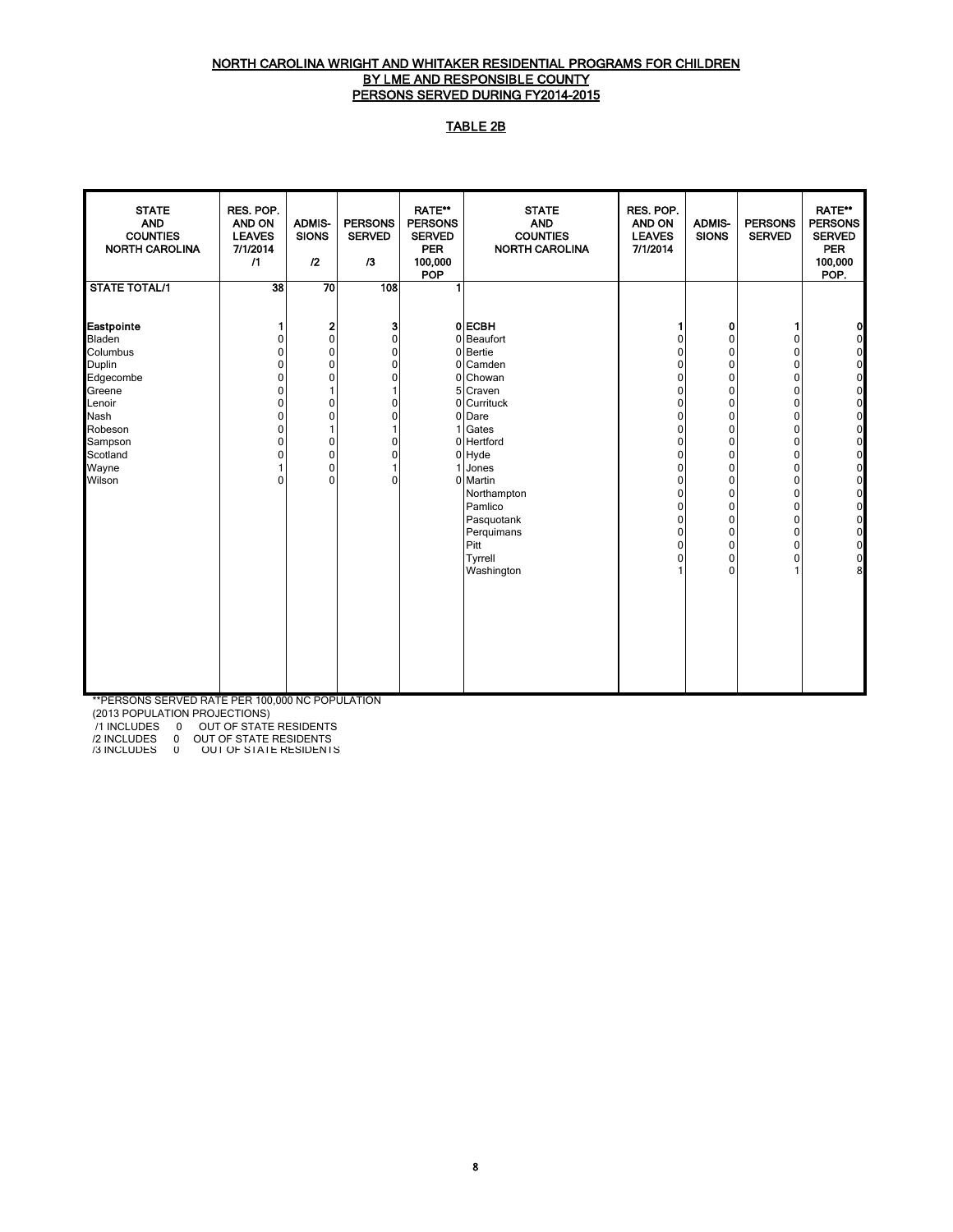#### NORTH CAROLINA WRIGHT AND WHITAKER RESIDENTIAL PROGRAMS FOR CHILDREN <u>BY LME AND RESPONSIBLE COUNTY</u> PERSONS SERVED DURING FY2014-2015

#### TABLE 2B

| <b>STATE</b><br><b>AND</b><br><b>COUNTIES</b><br><b>NORTH CAROLINA</b>                                                | RES. POP.<br><b>AND ON</b><br><b>LEAVES</b><br>7/1/2014<br>$\sqrt{1}$                                              | <b>ADMIS-</b><br><b>SIONS</b><br>12                         | <b>SERVED</b><br>/3                                                                                                        | <b>RATE**</b><br><b>PERSONS PERSONS</b><br><b>SERVED</b><br><b>PER</b><br>100,000<br>POP. | <b>STATE</b><br><b>AND</b><br><b>COUNTIES</b><br><b>NORTH CAROLINA</b>                                                                        | RES. POP.<br><b>AND ON</b><br><b>LEAVES</b><br>7/1/2014                                                                                                                      | <b>ADMIS-</b><br><b>SIONS</b>                            | <b>PERSONS</b><br><b>SERVED</b>                                                                                                                               | <b>RATE**</b><br><b>PERSONS</b><br><b>SERVED</b><br><b>PER</b><br>100,000<br>POP.                                                             |
|-----------------------------------------------------------------------------------------------------------------------|--------------------------------------------------------------------------------------------------------------------|-------------------------------------------------------------|----------------------------------------------------------------------------------------------------------------------------|-------------------------------------------------------------------------------------------|-----------------------------------------------------------------------------------------------------------------------------------------------|------------------------------------------------------------------------------------------------------------------------------------------------------------------------------|----------------------------------------------------------|---------------------------------------------------------------------------------------------------------------------------------------------------------------|-----------------------------------------------------------------------------------------------------------------------------------------------|
| <b>STATE TOTAL/1</b>                                                                                                  | 38                                                                                                                 | $\overline{70}$                                             | 108                                                                                                                        |                                                                                           |                                                                                                                                               |                                                                                                                                                                              |                                                          |                                                                                                                                                               |                                                                                                                                               |
| <b>Partners Behavioral</b><br><b>Burke</b><br>Catawba<br>Cleveland<br>Gaston<br>Iredell<br>Lincoln<br>Surry<br>Yadkin | $\mathbf 0$<br>$\Omega$<br>$\mathbf 0$<br>$\mathbf{0}$<br>$\Omega$<br>$\mathbf{0}$<br>0<br>$\mathbf 0$<br>$\Omega$ | 0<br>0<br>0<br>0<br>0<br>0<br>0<br>0<br>$\Omega$            | 0<br>$\mathbf 0$<br>$\mathbf 0$<br>$\mathbf 0$<br>$\mathbf 0$<br>$\mathbf 0$<br>$\mathbf 0$<br>$\mathbf 0$<br>$\mathbf{0}$ | $\Omega$<br>$\Omega$<br>$\Omega$<br>0<br>0<br>0                                           | 0 Smoky Mountain<br>Alexander<br>Alleghany<br>0 Ashe<br>0 Avery<br>Buncombe<br>Caldwell<br>Cherokee<br>Clay<br>Graham<br>Haywood<br>Henderson | 1<br>$\mathbf 0$<br>0<br>0<br>$\mathbf 0$<br>$\pmb{0}$<br>$\mathbf 0$<br>$\mathbf 0$<br>$\mathbf 0$<br>$\mathbf 0$<br>$\mathbf{1}$<br>$\mathbf 0$                            | 1<br>0<br>0<br>0<br>0<br>0<br>0<br>0<br>0<br>0<br>0<br>0 | 2<br>$\mathbf 0$<br>0<br>$\mathbf 0$<br>$\mathbf{0}$<br>$\mathbf{0}$<br>$\mathbf 0$<br>$\mathbf 0$<br>$\mathbf{0}$<br>$\mathbf{0}$<br>$\mathbf 0$             | 0<br>$\Omega$<br>0<br>$\mathbf 0$<br>0<br>$\mathbf 0$<br>$\mathbf 0$<br>$\mathbf 0$<br>$\pmb{0}$<br>$\pmb{0}$<br>$\frac{2}{0}$                |
| Sandhills<br>Anson<br>Guilford<br>Harnett<br>Hoke<br>Lee<br>Montgomery<br>Moore<br>Randolph<br>Richmond               | $\overline{2}$<br>$\mathbf{0}$<br>$\Omega$<br>$\Omega$<br>$\Omega$<br>$\Omega$<br>$\Omega$<br>$\Omega$             | 4<br>0<br>2<br>$\mathbf{0}$<br>1<br>0<br>0<br>0<br>$\Omega$ | 6<br>$\mathbf 0$<br>3<br>$\mathbf{0}$<br>$\mathbf{0}$<br>1<br>0<br>$\mathbf{0}$                                            | 1<br>0                                                                                    | Jackson<br>Macon<br>0 Madison<br>McDowell<br>Mitchell<br>2 Polk<br>2 Rutherford<br>0 Swain<br>Transylvania<br>0 Watauga<br>0 Wilkes<br>Yancey | $\mathbf 0$<br>$\mathbf 0$<br>$\mathbf 0$<br>$\mathbf 0$<br>$\mathbf 0$<br>$\pmb{0}$<br>$\mathbf 0$<br>$\mathbf 0$<br>$\mathbf 0$<br>$\pmb{0}$<br>$\mathbf 0$<br>$\mathbf 0$ | 0<br>0<br>0<br>0<br>0<br>0<br>0<br>0<br>0<br>1<br>0<br>0 | $\mathbf{0}$<br>$\mathbf{0}$<br>$\mathbf{0}$<br>$\mathbf{0}$<br>$\mathbf{0}$<br>$\mathbf{0}$<br>$\mathbf{0}$<br>$\mathbf{0}$<br>$\mathbf{0}$<br>0<br>$\Omega$ | $\mathbf 0$<br>$\mathbf 0$<br>$\mathbf 0$<br>0<br>$\mathbf 0$<br>0<br>$\mathbf 0$<br>$\pmb{0}$<br>$\mathbf 0$<br>$\frac{2}{0}$<br>$\mathbf 0$ |
|                                                                                                                       |                                                                                                                    |                                                             |                                                                                                                            |                                                                                           | <b>Unknown</b>                                                                                                                                | 1                                                                                                                                                                            | 0                                                        |                                                                                                                                                               |                                                                                                                                               |

\*\*PERSONS SERVED RATE PER 100,000 NC POPULATION

(2013 POPULATION PROJECTIONS)

/1 INCLUDES 0 OUT OF STATE RESIDENTS

/2 INCLUDES 0 OUT OF STATE RESIDENTS

/3 INCLUDES 0 OUT OF STATE RESIDENTS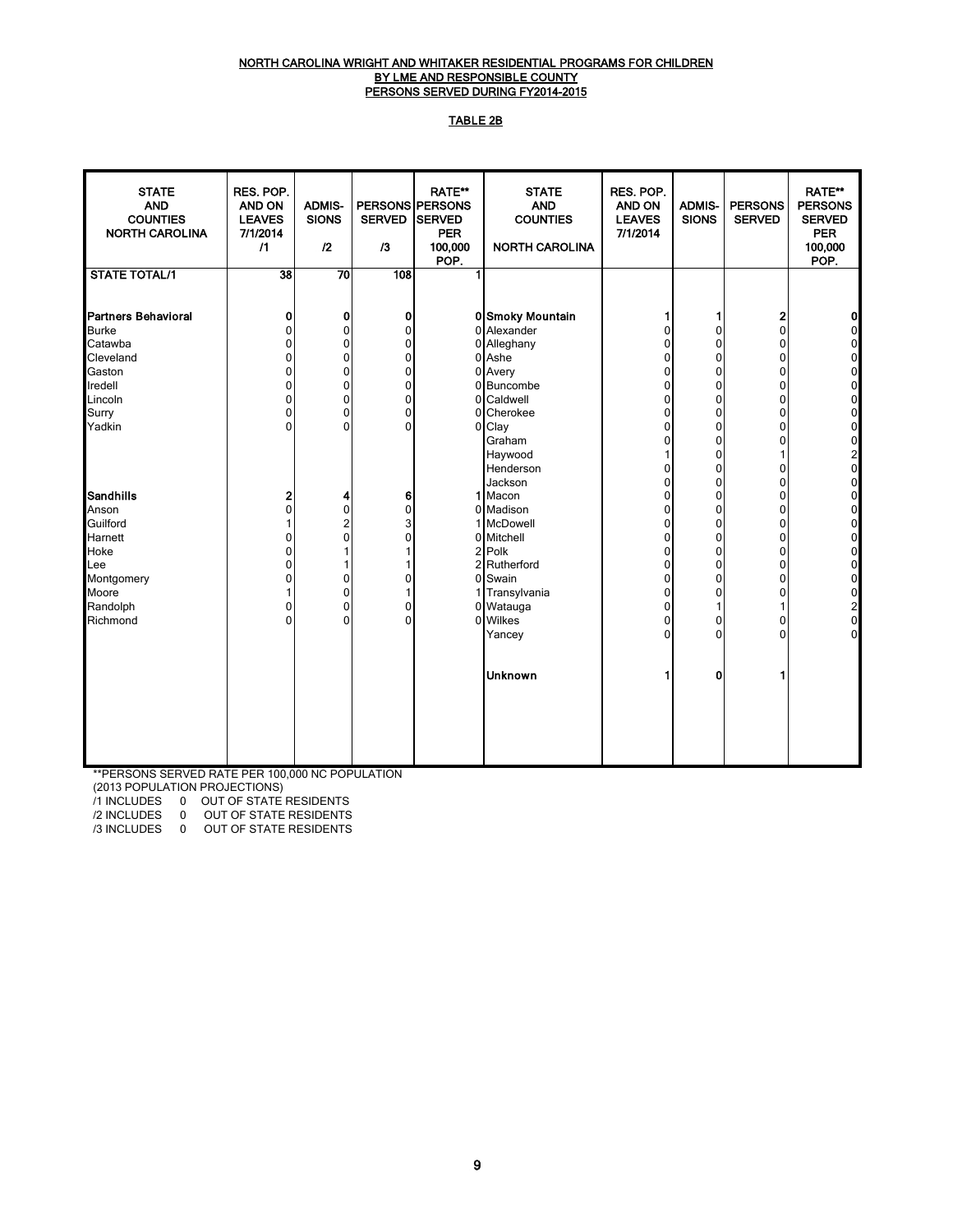### NORTH CAROLINA WRIGHT AND WHITAKER RESIDENTIAL PROGRAMS FOR CHILDREN 06-30-15 RESIDENT POPULATIONS AND ON LEAVES TABLE 3

|                                     | <b>TOTAL</b>   | <b>TOTAL</b>  | <b>WRIGHT</b>  | <b>WHITAKER</b> |
|-------------------------------------|----------------|---------------|----------------|-----------------|
|                                     | <b>PERCENT</b> | <b>NUMBER</b> | <b>SCHOOL</b>  | <b>SCHOOL</b>   |
| <b>TOTAL BOOK POPULATION</b>        | 100.0%         | 43            | 27             | 16              |
| *AGE GROUPS                         |                |               |                |                 |
|                                     |                |               |                |                 |
| $00 - 14$                           | 74.4%          | 32            | 25             | 7               |
| $15 - 17$                           | 25.6%          | 11            | $\overline{c}$ | 9               |
| <b>GENDER</b>                       |                |               |                |                 |
| Males                               | 72.1%          | 31            | 21             | 10              |
| Females                             | 27.9%          | 12            | 6              | 6               |
| <b>RACE</b>                         |                |               |                |                 |
| White                               | 69.8%          | 30            | 20             | 10              |
| <b>Black</b>                        | 20.9%          | 9             | 5              | 4               |
| Native American                     | 0.0%           | 0             | 0              | 0               |
| Asian/Pac. Islander                 | 0.0%           | 0             | 0              | 0               |
| Other                               | 9.3%           | 4             | $\overline{c}$ | $\overline{2}$  |
|                                     |                |               |                |                 |
| <b>TYPE PLACEMENT</b>               |                |               |                |                 |
| <b>Voluntary Mental Retardation</b> | 0.0%           | 0             | 0              | 0               |
| Nursing Care Inpatient              | 0.0%           | $\mathbf{0}$  | 0              | 0               |
| Respite                             | 0.0%           | 0             | 0              | 0               |
| Vountary Mental Health              | 97.7%          | 42            | 27             | 15              |
| Other                               | 2.3%           | 1             | $\Omega$       | 1               |
| <b>DIAGNOSIS</b>                    |                |               |                |                 |
| <b>Alcohol Abuse</b>                | 0.0%           | 0             | 0              | 0               |
| Drug Abuse                          | 0.0%           | 0             | 0              | 0               |
| <b>Mental Retardation</b>           | 0.0%           | 0             | 0              | 0               |
| Schizophrenia                       | 0.0%           | 0             | 0              | 0               |
| Schizophreniform                    | 0.0%           | 0             | 0              | 0               |
| Schizoaffective                     | 0.0%           | 0             | 0              | 0               |
| Bipolar                             | 0.0%           | 0             | 0              | 0               |
| Adjustment                          | 0.0%           | 0             | 0              | 0               |
| Personality & Other                 | 0.0%           | 0             | 0              | 0               |
| Dysthymia                           | 0.0%           | 0             | 0              | 0               |
| Major Depressive                    | 4.7%           | 2             | 0              | 2               |
| Other Psychotic                     | 0.0%           | 0             | 0              | 0               |
| Primary Degen. Dementia             | 0.0%           | 0             | 0              | 0               |
| Other Org. Mental Disord.           | 0.0%           | 0             | 0              | 0               |
| Conduct                             | 11.6%          | 5             | 0              | 5               |
| Paranoid                            | 0.0%           | 0             | 0              | 0               |
| All Other                           | 83.7%          | 36            | 27             | 9               |
|                                     |                |               |                |                 |

The total Wright and Whitaker School resident and on leave population is (43 ). Table 3 presents breakdowns of the population by age, sex, race, commitment, and diagnosis. Residents with conduct represents 11.6 % of total population. 74.4 % of the population is 00-14 years of age, 72.1 % is male. 30.2 % is non-white.

\* Age is calculated at 6/30/2015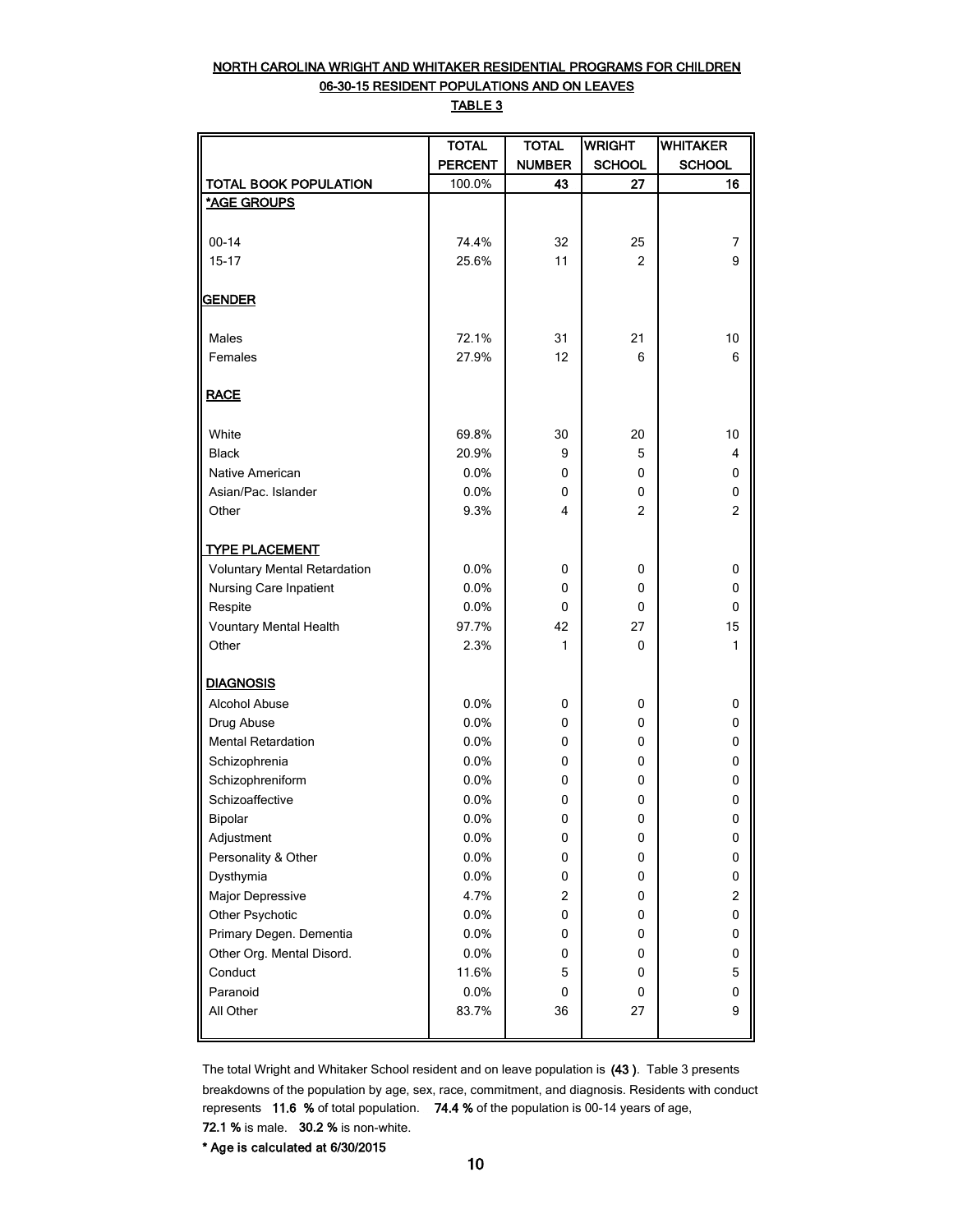# NORTH CAROLINA WRIGHT AND WHITAKER RESIDENTIAL PROGRAMS FOR CHILDREN TOTAL DISCHARGES - FY2014-2015 TABLE 4

|                                     | <b>TOTAL</b>   | <b>TOTAL</b>            | <b>WRIGHT</b>  | <b>WHITAKER</b>         |
|-------------------------------------|----------------|-------------------------|----------------|-------------------------|
|                                     | <b>PERCENT</b> | <b>NUMBER</b>           | <b>SCHOOL</b>  | <b>SCHOOL</b>           |
| <b>TOTAL DISCHARGES</b>             | 100.0%         | 65                      | 38             | 27                      |
| <b>AGE GROUPS</b>                   |                |                         |                |                         |
|                                     |                |                         |                |                         |
| $00 - 14$                           | 64.6%          | 42                      | 38             | $\overline{4}$          |
| $15 - 17$                           | 35.4%          | 23                      | $\Omega$       | 23                      |
| <b>RACE</b>                         |                |                         |                |                         |
| White                               | 63.1%          | 41                      | 27             | 14                      |
| <b>Black</b>                        | 27.7%          | 18                      | 6              | 12                      |
| Native American                     | 0.0%           | 0                       | 0              | 0                       |
| Asian/Pac. Islander                 | 3.1%           | $\overline{c}$          | $\overline{2}$ | 0                       |
| Other                               | 6.2%           | $\overline{\mathbf{4}}$ | 3              | 1                       |
|                                     |                |                         |                |                         |
| <b>TYPE PLACEMENT</b>               |                |                         |                |                         |
| <b>Voluntary Mental Retardation</b> | 0.0%           | 0                       | 0              | 0                       |
| <b>Nursing Care Inpatient</b>       | 0.0%           | 0                       | 0              | 0                       |
| Respite                             | 0.0%           | 0                       | 0              | 0                       |
| <b>Voluntary Mental Health</b>      | 95.4%          | 62                      | 37             | 25                      |
| Other                               | 4.6%           | 3                       | 1              | $\overline{2}$          |
|                                     |                |                         |                |                         |
| <b>DIAGNOSIS</b>                    |                |                         |                |                         |
| Alcohol Abuse                       | 0.0%           | 0                       | 0              | 0                       |
| Drug Abuse                          | 0.0%           | 0                       | 0              | 0                       |
| IDD                                 | 0.0%           | 0                       | 0              | 0                       |
| Schizophrenia                       | 3.1%           | $\overline{2}$          | 0              | $\overline{c}$          |
| Schizophreniform                    | 0.0%           | 0                       | 0              | 0                       |
| Schizoaffective                     | 0.0%           | 0                       | 0              | 0                       |
| Bipolar                             | 3.1%           | $\overline{2}$          | 0              | $\overline{\mathbf{c}}$ |
| Adjustment                          | 0.0%           | 0                       | 0              | 0                       |
| Personality & Other                 | 0.0%           | 0                       | 0              | 0                       |
| Dysthymia                           | 0.0%           | 0                       | 0              | 0                       |
| Major Depressive                    | 7.7%           | 5                       | 0              | 5                       |
| Other Psychotic                     | 0.0%           | 0                       | 0              | 0                       |
| Primary Degen. Dementia             | 0.0%           | 0                       | 0              | 0                       |
| Other Org. Mental Disorder          | 0.0%           | 0                       | 0              | U                       |
| Conduct                             | 13.8%          | 9                       | 0              | 9                       |
| Delusional                          | 0.0%           | 0                       | 0              | $\pmb{0}$               |
| All Other                           | 72.3%          | 47                      | 38             | 9                       |
|                                     |                |                         |                |                         |
| <b>GENDER</b>                       |                |                         |                |                         |
| Male                                | 72.3%          | 47                      | 29             | 18                      |
| Female                              | 27.7%          | 18                      | 9              | 9                       |
|                                     |                |                         |                |                         |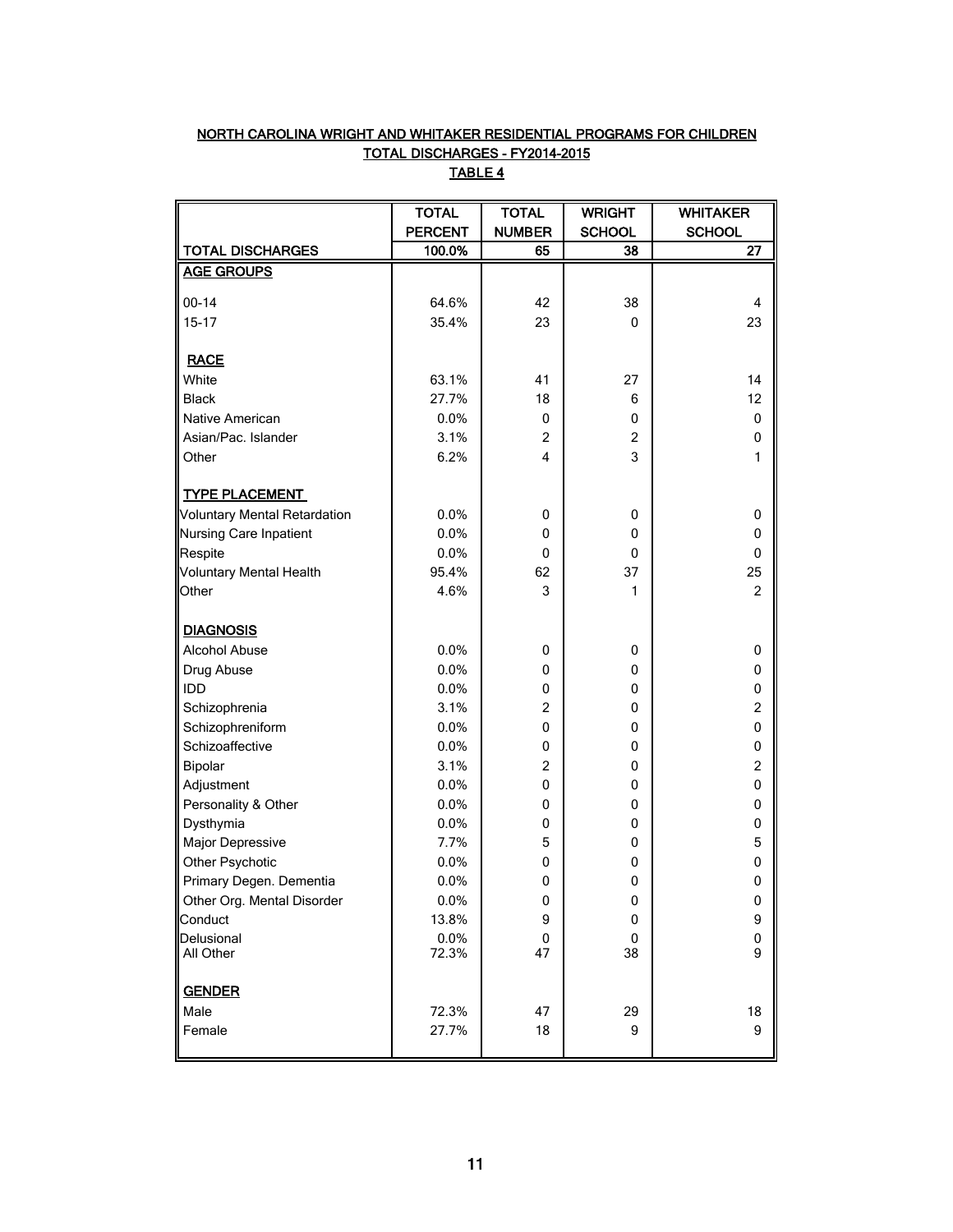# NORTH CAROLINA WRIGHT AND WHITAKER RESIDENTIAL PROGRAMS FOR CHILDREN FY2015 DISCHARGES\* BY REPORTED DAYS IN NEURO-MEDICAL CENTERS TABLE 5

| <b>DAYS IN HOSPITAL</b> | <b>PERCENT</b> | <b>TOTAL</b>   | <b>WRIGHT</b> | <b>WHITAKER</b> |
|-------------------------|----------------|----------------|---------------|-----------------|
| 1-7 Days                | 3.1%           | 2              | 0             | $\overline{2}$  |
| 8-14 Days               | 3.1%           | $\overline{2}$ | 0             | 2               |
| 15-30 Days              | 3.1%           | $\overline{2}$ | 1             |                 |
| 31-60 Days              | 1.5%           | 1              | 1             | $\Omega$        |
| 61-90 Days              | 3.1%           | $\overline{2}$ | 1             | 1               |
| 91-180 Days             | 10.8%          | 7              | 5             | $\overline{2}$  |
| 181-365 Days            | 67.7%          | 44             | 30            | 14              |
| 366+ Days               | 7.7%           | 5              | $\mathbf{0}$  | 5               |
| <b>DISCHARGES</b>       | 100.0%         | 65             | 38            | $\overline{27}$ |
| ∥ TOTAL DAYS            | 100%           | 10,734         | 4,862         | 5,872           |

# LENGTH OF STAY

 92.3 percent ( 60 ) of discharges stayed in Wright and Whitaker for less than a year. 7.7 percent (5) have a stay of over one year.